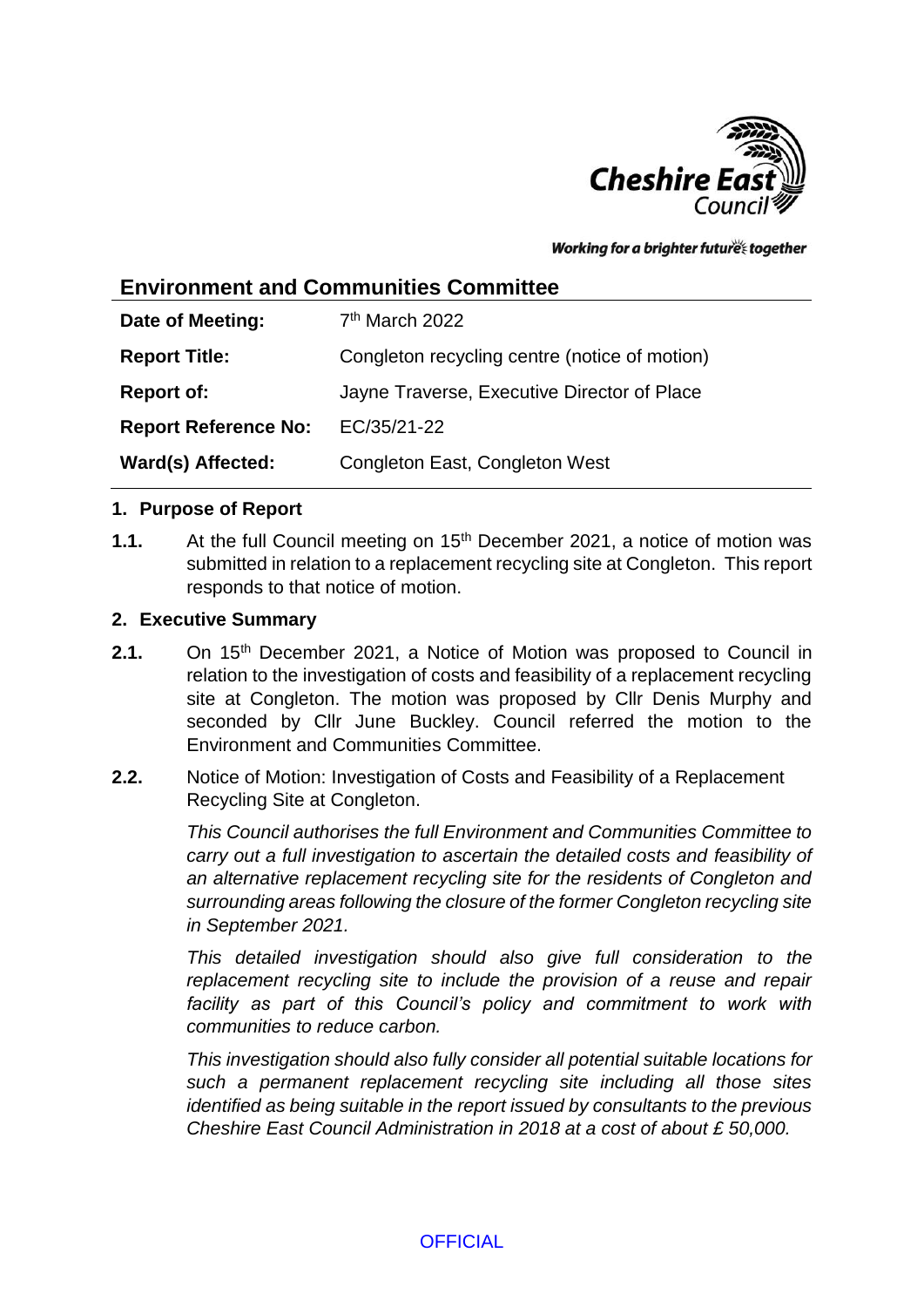*The full Environment and Communities Committee to provide a full report of its conclusions from these detailed investigations to full Council for its consideration no later than 30th June 2022.*

- **2.3.** On 4<sup>th</sup> May 2021, Cabinet considered a report on Household Waste Recycling Centre (HWRC) provision. The report advised that the current contract for the provision of HWRCs ends in March 2023. The report also advised that the facility in Congleton operated on a site leased by the Council which was due to expire in September 2021 and that the owner of the site had informed the Council that they would not consider a renewal of the lease.
- **2.4.** Cabinet resolved that the Congleton HWRC would not be replaced while the procurement of the new contract for the provision of HWRCs is undertaken and a decision is taken regarding the overall provision for the borough.
- **2.5.** The procurement of the new contract is progressing and will be brought to the Environment and Communities Committee in August 2022 for consideration.

## **3. Recommendations**

**3.1.** The committee decide what action, if any, they wish to take in response to the Notice of Motion.

## **4. Reasons for Recommendations**

**4.1.** The Cheshire East Council Constitution sets out the procedure for Notices of Motion submitted to Council. A motion referred to the relevant decisionmaking body must be considered within two meeting cycles. At the meeting to which the motion has been referred for consideration, the proposer of the motion if present shall be invited to speak first, followed by the seconder. The matter will then be opened up to wider discussion.

### **5. Other Options Considered**

**5.1.** None. The Constitution sets out the procedure for responding to Notices of Motion.

# **6. Background**

**6.1.** At the Council meeting of 15<sup>th</sup> December 2021 a notice of motion was proposed in relation to the investigation of costs and feasibility of a replacement recycling site at Congleton. The full motion proposed was as follows:

> *This Council authorises the full Environment and Communities Committee to carry out a full investigation to ascertain the detailed costs and feasibility of an alternative replacement recycling site for the residents of Congleton and surrounding areas following the closure of the former Congleton recycling site in September 2021.*

> *This detailed investigation should also give full consideration to the replacement recycling site to include the provision of a reuse and repair*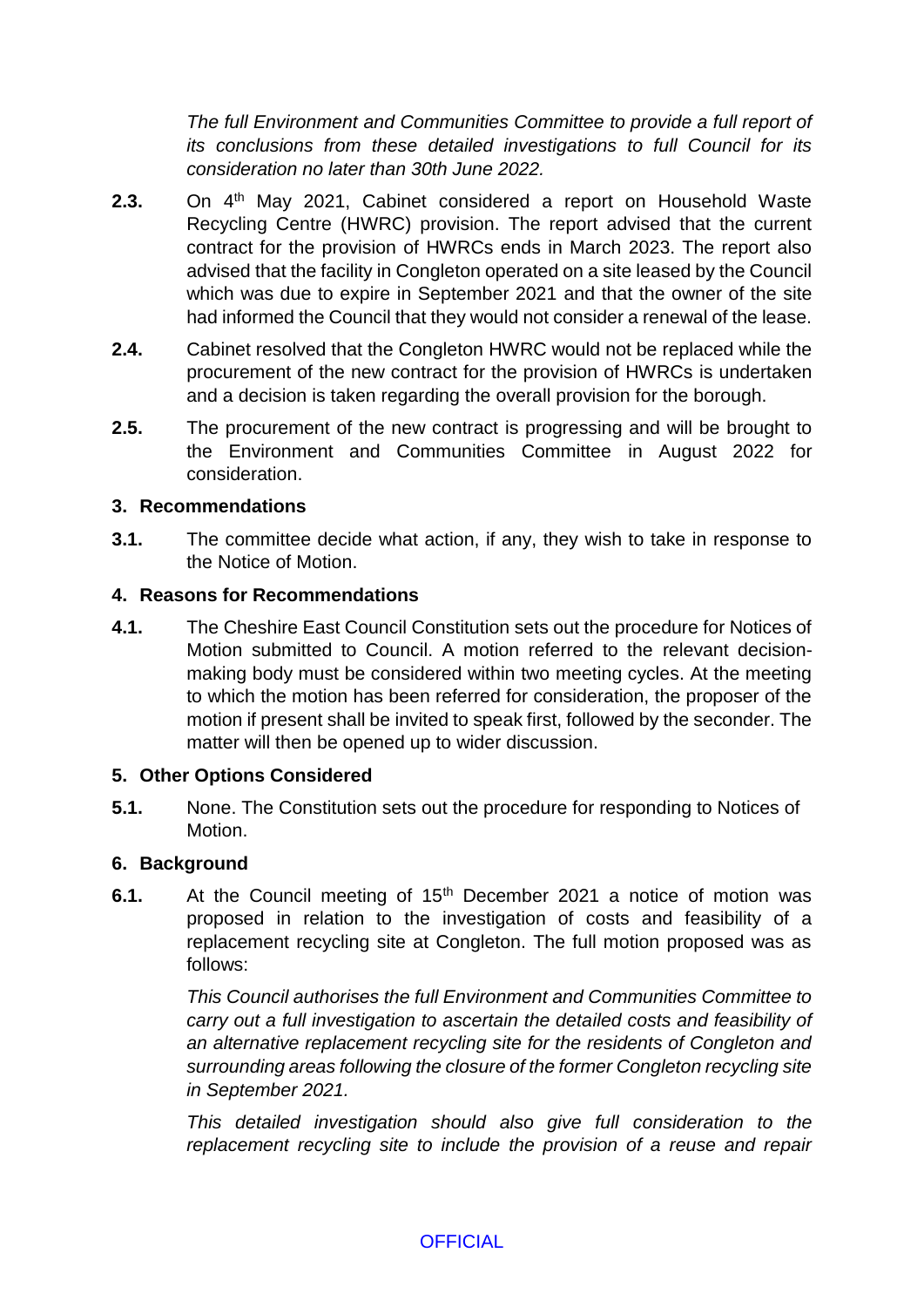*facility as part of this Council's policy and commitment to work with communities to reduce carbon.* 

*This investigation should also fully consider all potential suitable locations for such a permanent replacement recycling site including all those sites identified as being suitable in the report issued by consultants to the previous Cheshire East Council Administration in 2018 at a cost of about £ 50,000.* 

*The full Environment and Communities Committee to provide a full report of its conclusions from these detailed investigations to full Council for its consideration no later than 30th June 2022.*

- **6.2.** On 4<sup>th</sup> May 2021, Cabinet considered a report on HWRC provision. The report advised that the current contract for the provision of HWRCs ends in March 2023 and that a key consideration for the commissioning of these facilities from 2023 onwards would be the cost of running such facilities in the future. It is expected that the costs will rise owing to the volatility of the global market for recyclables. The report also advised that the facility in Congleton operated on a site leased by the Council which was due to expire in September 2021 and that the owner of the site had informed the Council that they would not consider a renewal of the lease.
- **6.3.** Cabinet resolved not to replace Congleton HWRC until the procurement of the new contract for the provision of HWRCs across the borough is concluded.
- **6.4.** The Council have already carried out a detailed investigation of costs and feasibility. When it became clear that the owner of the site of the former Congleton HWRC was unwilling to consider a renewal of the lease, a feasibility study was commissioned to identify the key requirements of a HWRC. This feasibility study is provided as appendix 1. Once the requirements were confirmed, a site search was commissioned to identify suitable alternative sites. A suggested layout for a HWRC was prepared along with a cost estimate for each site.
- **6.5.** The Council will use this information if a decision is made to build a new HWRC in Congleton. The current procurement includes the flexibility to add an additional site or reduce sites if required to meet the budget cost envelope.
- **6.6.** To undertake the investigation and feasibility study proposed by the motion would not be a prudent use of the Council's resources to repeat this work when the procurement process is incomplete.
- **6.7.** The procurement process is progressing led by Ansa Environmental Services on behalf of the Council. Informal engagement with potential bidders has been carried out which has informed the tender documents that are now in the public domain. The process will result in a preferred bidder being identified and this will be brought to the committee for ratification in August 2022.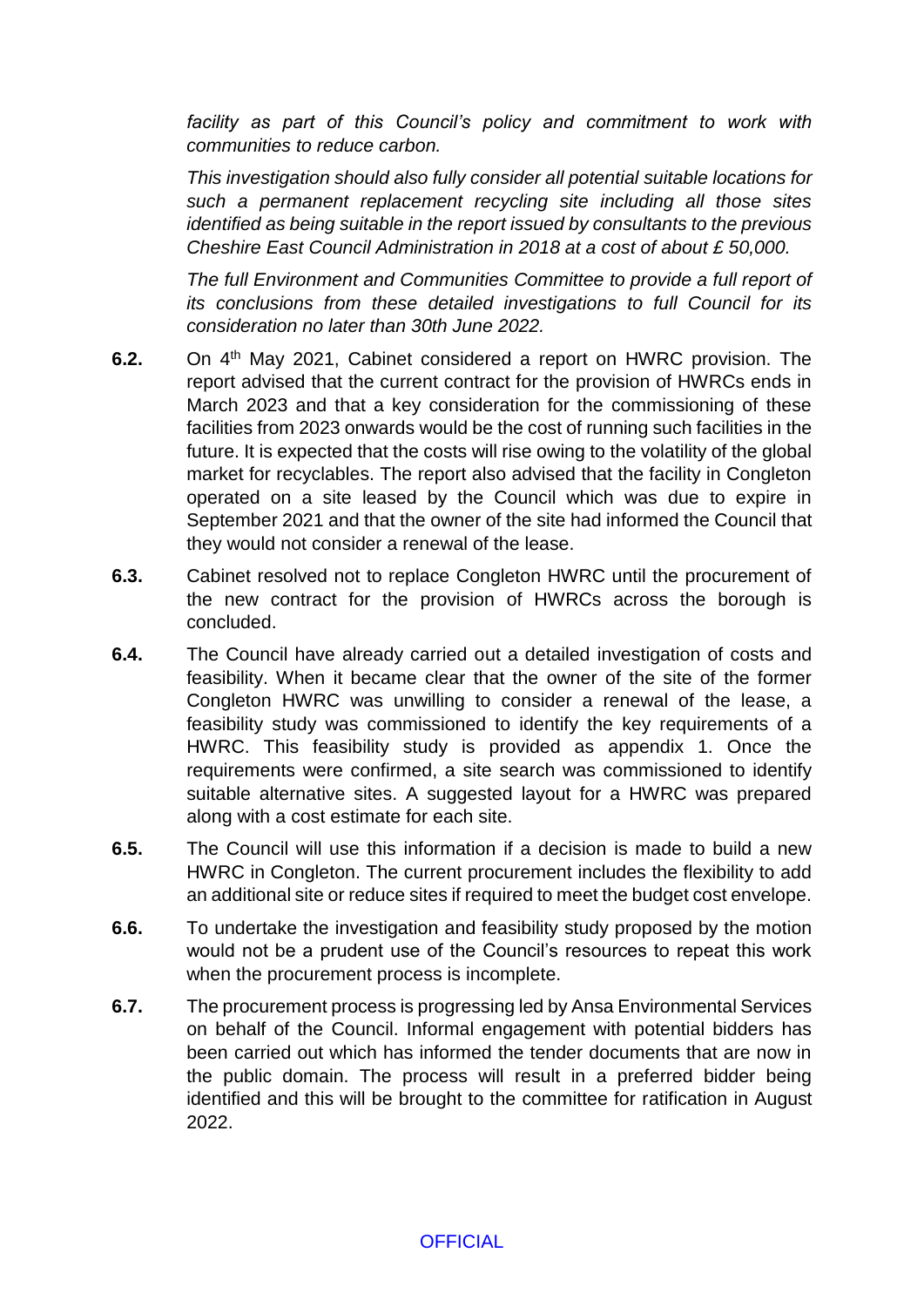**6.8.** In order to determine the impact of the closure on nearby sites the Council carried out a visitor number count before and after the closure – see table below.

|                        |        | <b>Number and % of visits in a week</b> |          |
|------------------------|--------|-----------------------------------------|----------|
| Date of sample         | Aug-20 | Aug-21                                  | $Sep-21$ |
| <b>Alsager</b>         | 2,954  | 2,990                                   | 1,857    |
| % share of all visits  | 17.61% | 15.12%                                  | 15.16%   |
| <b>Macclesfield</b>    | 2,725  | 2,992                                   | 2,434    |
| % share of all visits  | 16.24% | 15.13%                                  | 19.88%   |
| <b>All sites total</b> | 16,772 | 19,775                                  | 12,242   |

- **6.9.** The situation at Alsager and Macclesfield continues to be monitored and it is noted that over the busy Christmas period there were no particular issues at either of the sites. A traffic management system has been designed for Macclesfield HWRC to reduce queues of traffic on the highway waiting to enter the site at peak times but it has not been required since the closure of Congleton HWRC.
- **6.10.** Officers have engaged with representatives of Congleton Town Council and local ward members since the closure of Congleton HWRC to review the impact of the closure. There have been no incidents of protest fly-tipping at the gate whilst the site was being cleared. The number of fly-tipping incidents within the area remains low but where there is evidence the Council will take enforcement action.
- **6.11.** A review of recycling banks in the area has also been carried out and an additional bank has been installed at Royle St car park. The location of recycling sites in Congleton can be viewed via [Recycle Now](https://www.recyclenow.com/) website.

# **7. Implications**

# **7.1. Legal**

7.1.1. There are no legal implications arising from this report.

# **7.2. Finance**

7.2.1. If the notice of motion is accepted, a new investigation and feasibility study would cost an estimated £30,000, for which there is no current budget. There is a risk that the subsequent report could compromise the Council's ability to negotiate a cost-effective site in the future.

# **7.3. Policy**

7.3.1. Household Waste and Recycling Centres support the vision within the Corporate Plan for an open, fairer, greener Cheshire East and the goal to improve recycling and reuse rates within the borough.

# **7.4. Equality**

7.4.1. There are no equality implications arising from this report.

# **OFFICIAL**